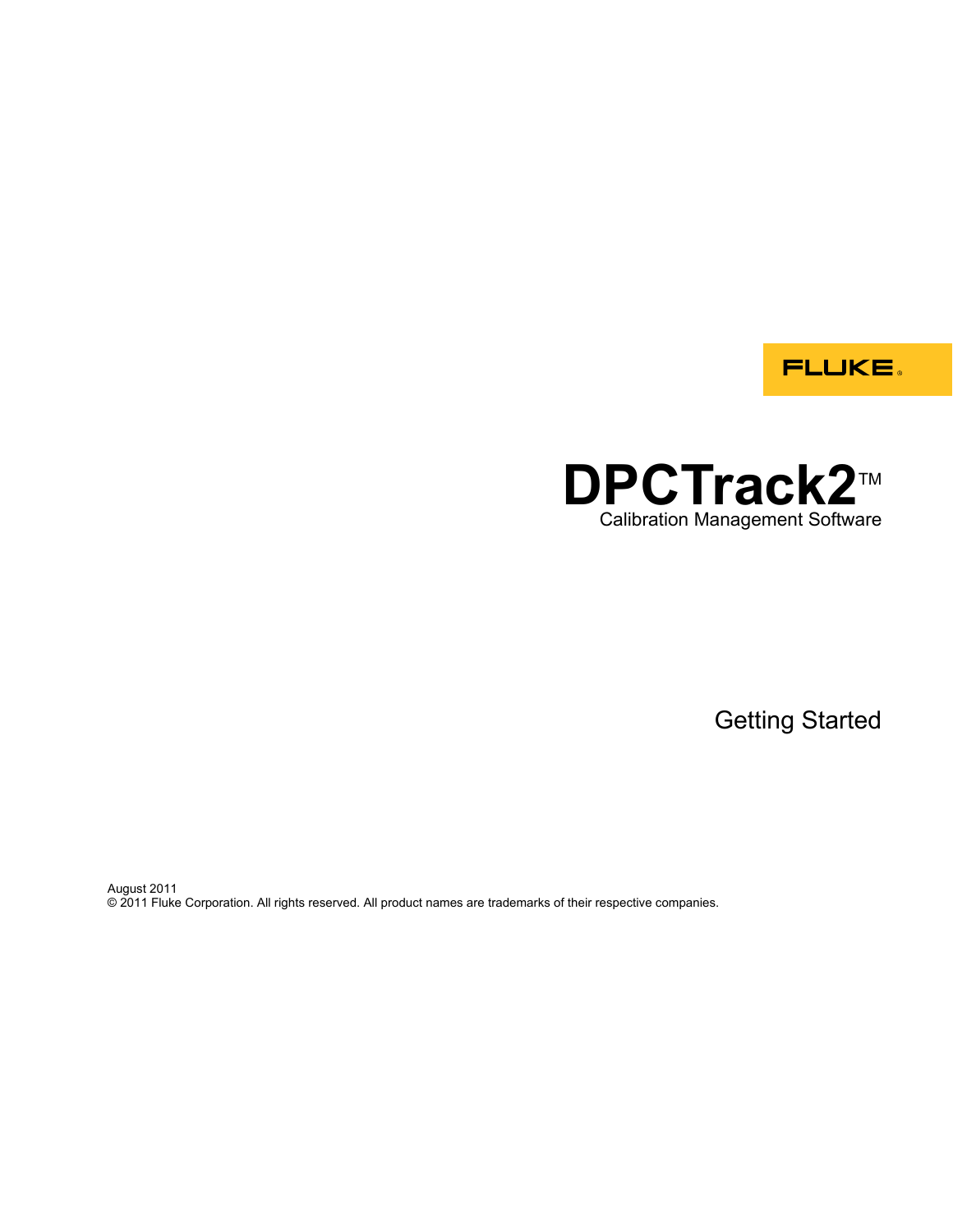## License Agreement

This software and accompanying documentation are protected by United States copyright law and also International Treaty provisions. Any use of this software in violation of copyright law or the terms of this agreement will be prosecuted fully.

DPCTrack2 is copyright © 2011 by the Fluke Corporation, all rights reserved.

Fluke authorizes you to make archival copies of this software for the sole purpose of backing up and protecting your investment from loss. Under no circumstances may you copy this software or documentation for the purposes of distribution to others. Under no conditions may you remove the copyright notices made part of the software documentation.

Fluke warrants that the software will function as described in this document or in the online help for a period of 60 days from receipt. If you encounter a bug or deficiency, we will require a problem report detailed enough to allow us to find and fix the problem. If you properly notify us of such a software problem within the warranty period, Fluke will update the defective software at no cost to you.

**Fluke assumes no liability for the use of DPCTrack2 beyond the original purchase price of the software. In no event will Fluke be liable to you for additional damages, including any lost profits, lost savings, or other incidental or consequential damages arising out of the use of or inability to use these programs, even if Fluke has been advised of the possibility of such damages.** 

By using this software you agree to the terms of this section. If you do not agree, you should immediately return the entire DPCTrack2 package.

All Fluke product names are trademarks or registered trademarks of the Fluke Corporation. Other brand and product names are trademarks or registered trademarks of their respective holders.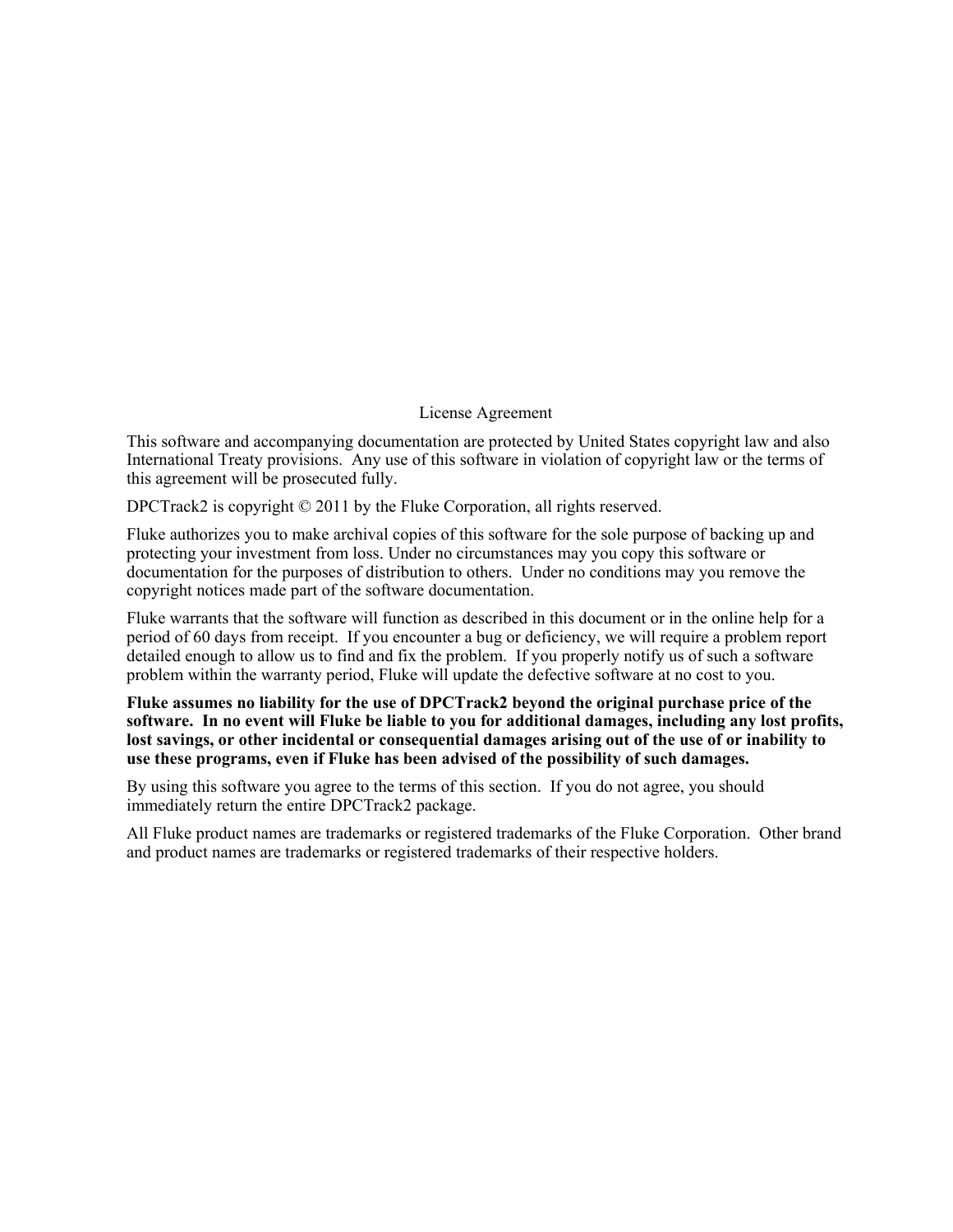# **Table of Contents**

## **Title**

## Page

| 3  |
|----|
| 3  |
| 5  |
| 5  |
|    |
| 5  |
| 6  |
| 9  |
| 10 |
|    |
| 12 |
| 13 |
| 13 |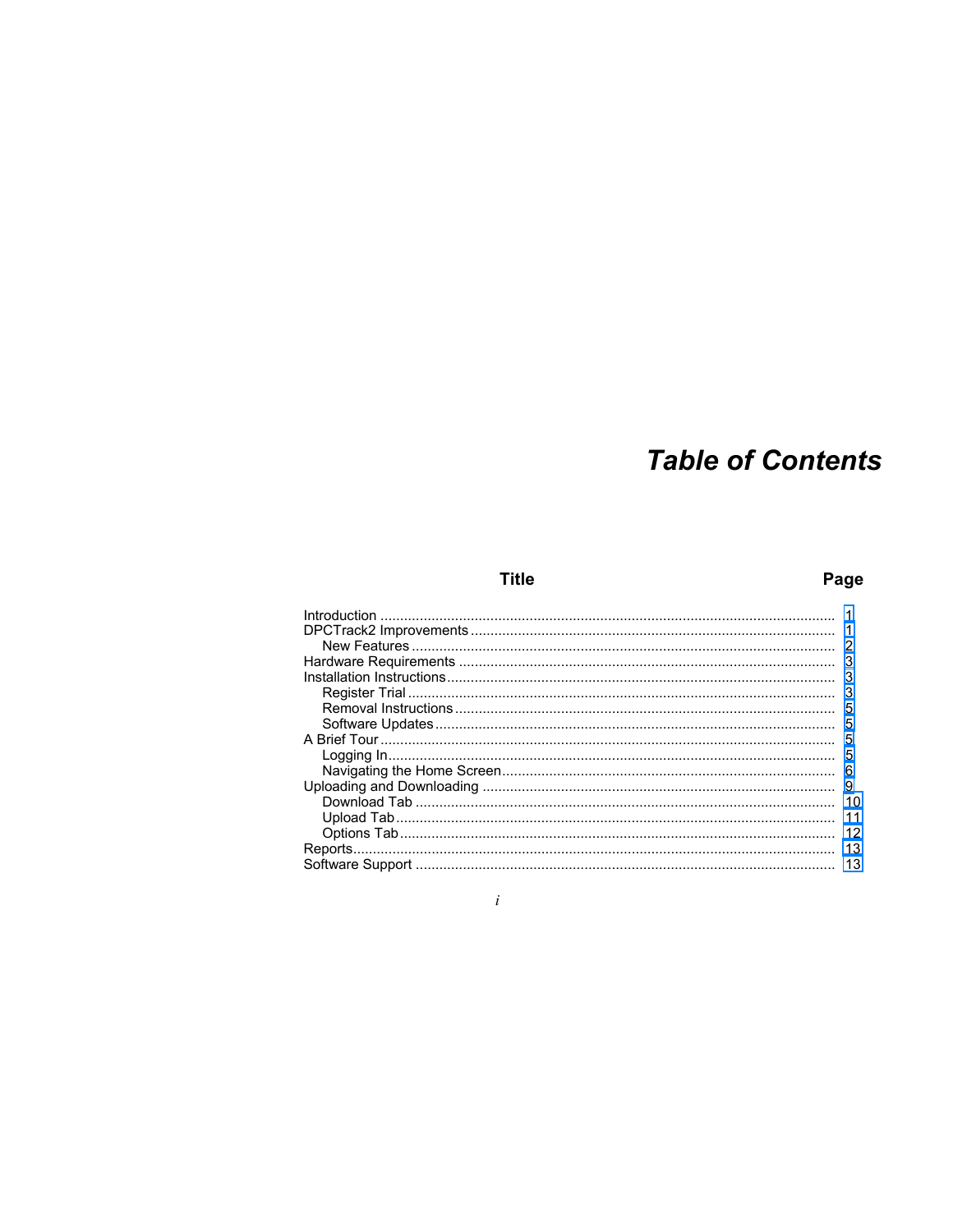| <b>DPCTrack2</b>       |  |
|------------------------|--|
| <b>Getting Started</b> |  |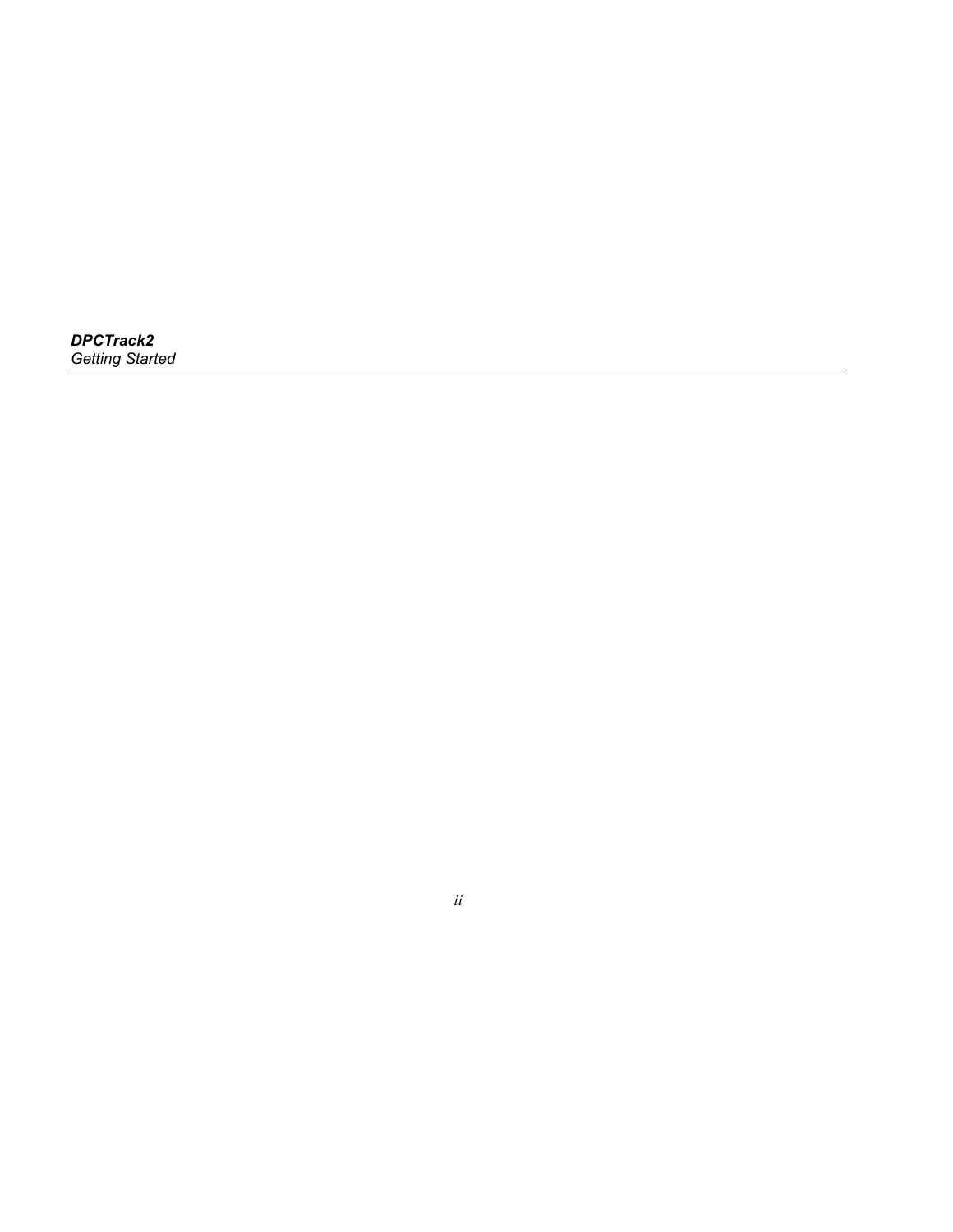## <span id="page-4-0"></span>*Introduction*

DPCTrack2 Calibration Management Software (the Software) provides users with an easy-to-use and effective method of managing instrument calibration and maintenance by utilizing the industry's most advanced calibration equipment and software.

Create, update, and manage records for a variety of item types, including Instruments, Loops, Equipment, Test Instruments, and Calibrations.

## *DPCTrack2 Improvements*

The Software gives you an easy-to-use method of creating and maintaining an instrument maintenance database by working with Fluke's 74x and 75x Documenting Process Calibrators.

The software lets technicians:

1. Enter device information (Tag IDs/Instruments, Test Instruments, Loops, Equipment, and Calibration Specifications) into the database. Tag IDs and Calibration Specifications can also be imported from text files.

- 2. Load the Fluke calibrator with Tag ID tests (Calibration Specifications) from the database.
- 3. Perform standard tests loaded to the calibrator.
- 4. Save test results and logged data from calibrator to DPCTrack2 database.
- 5. Upload test results from the calibrator directly to the database.
- 6. View the test results on screen.
- 7. Print standard reports based upon individual test results.
- 8. Download prompts to populate on device either before or after performing tests that will automatically be added to the created calibration records, including Calibration Type, Certificate #, Man Hours, and more.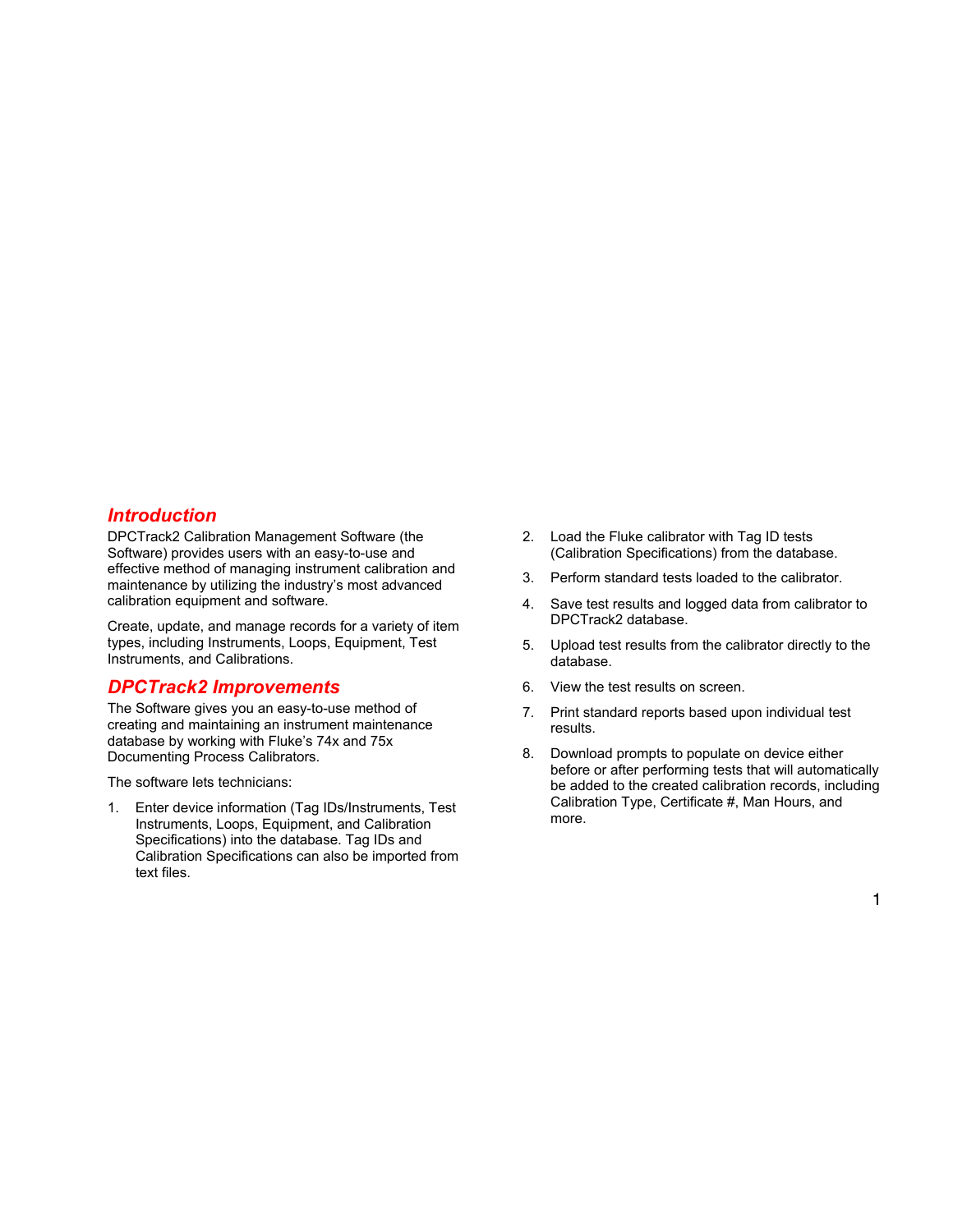### <span id="page-5-0"></span>*New Features*

**Improved user interface-** The improved user interface allows for easy navigation with multi-window functionality. After logging in, explore the improved graphical user interface. This manual also explains some of the new features that enhance usability and productivity. For more information, please see the DPCTrack2 User Manual located on the CD-ROM.

**Improved Multi-COM port support**-Communicate with your Fluke Documenting Process Calibrators (DPCs) easily and without configuration file changes through USB or RS232 Serial ports.

**Drywell source mode support-** The Software now supports calibrations performed with Drywell test standards.

**Reminders Screen**- Use automatically-generated reminders to stay informed on all work items needing attention including Calibrations Awaiting Finalization, Calibrations Due, Records Awaiting Approval, and more.

**DPCTrack Explorer**- Use this feature to easily navigate through all of the Software's item records and view calibrations that are coming due.

**User Defined Labels and Variables**-The Software features an unprecedented level of customization ability with the ability to redefine most field names and create user-defined variables to ensure the Software functions as necessary.

**Keep on Schedule and End of Month scheduling-**These scheduling features give a greater degree of control when rolling calibration frequencies.

**More Reports-** Powered by Crystal Reports 11, DPCTrack2's reporting system contains over 40 standard loaded reports that can be printed or exported to multiple file formats.

**Equipment/Loops-** Track asset configurations with Loops and Equipment, allowing associated items to be managed as a group or individually.

**Advanced Query Capability**- Powerful query capabilities allow advanced searches to easily locate desired records.

**Set Required Fields**-Define what fields must be completed when entering new records.

**Multiple Test Point ranges**-Multiple Test Point groups allow for advanced calibration procedures with an easy to use interface.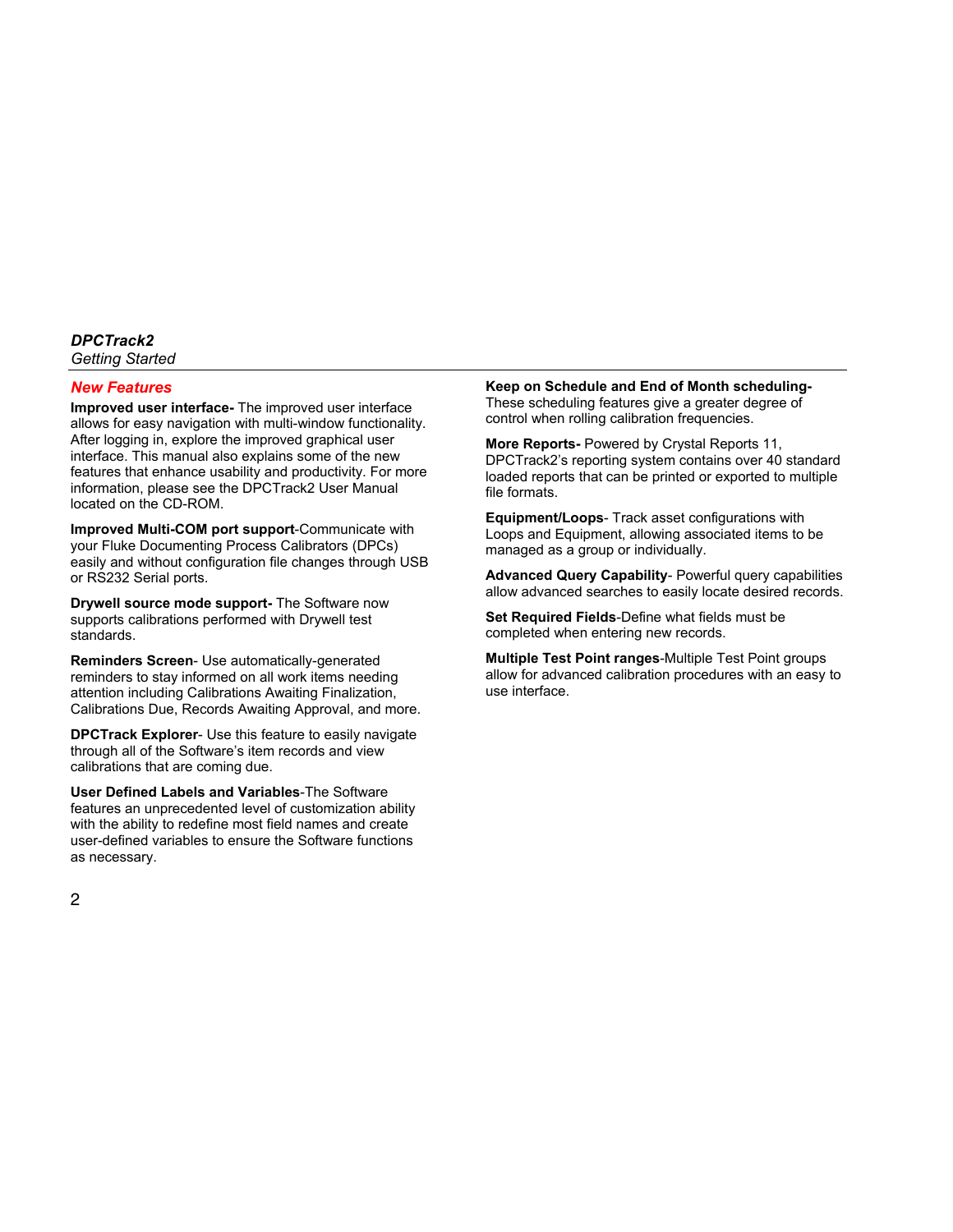## <span id="page-6-0"></span>*Hardware Requirements*

- Pentium class 667 MHz or higher processor
- Minimum of 256 MB of RAM (512 MB or more recommended)
- Windows XP (or later) operating system
- At least 500 MB of free hard disk space

For calibrator communication:

- USB 1.1 or higher
- RS232 Serial Port required

## *Installation Instructions*

#### **Named Machine License**

Insert the Software CD-ROM into your computer's CD-ROM drive. If the program does not autostart, Run "setup.exe". Follow the prompts on your screen to complete installation.

#### *Note*

*For successful installation, you must completely run through the initialization utility.* 

#### **Register Trial or Activate Program**

Upon installing the program, the user has two options depending on the License status of their program. From the Help menu on the top tool bar, the options for Register Trial and Activate Program can be seen. These options will remain until the user either registers their trial version or activates to the full version of DPCTrack2.

#### *Register Trial*

You are given a 60 day trial before needing to upgrade the license to the full version of the program. The trial version features the same functionality of the full version. Users are notified how many days remain in their trial at intervals of 60, 45, 30, 14, 7, 6, 5, 4, 3, 2 and 1 day(s). Each warning also includes the option to register the trial or purchase the full version of the program. If the trial period expires, the Software's functionality will be limited to only the Upload, Download, and View the Logs features. Following the expiration of the 60 day trial, users will also retain Read Only access to existing records in addition to retaining the ability to upload Logged Data. See Figure 1.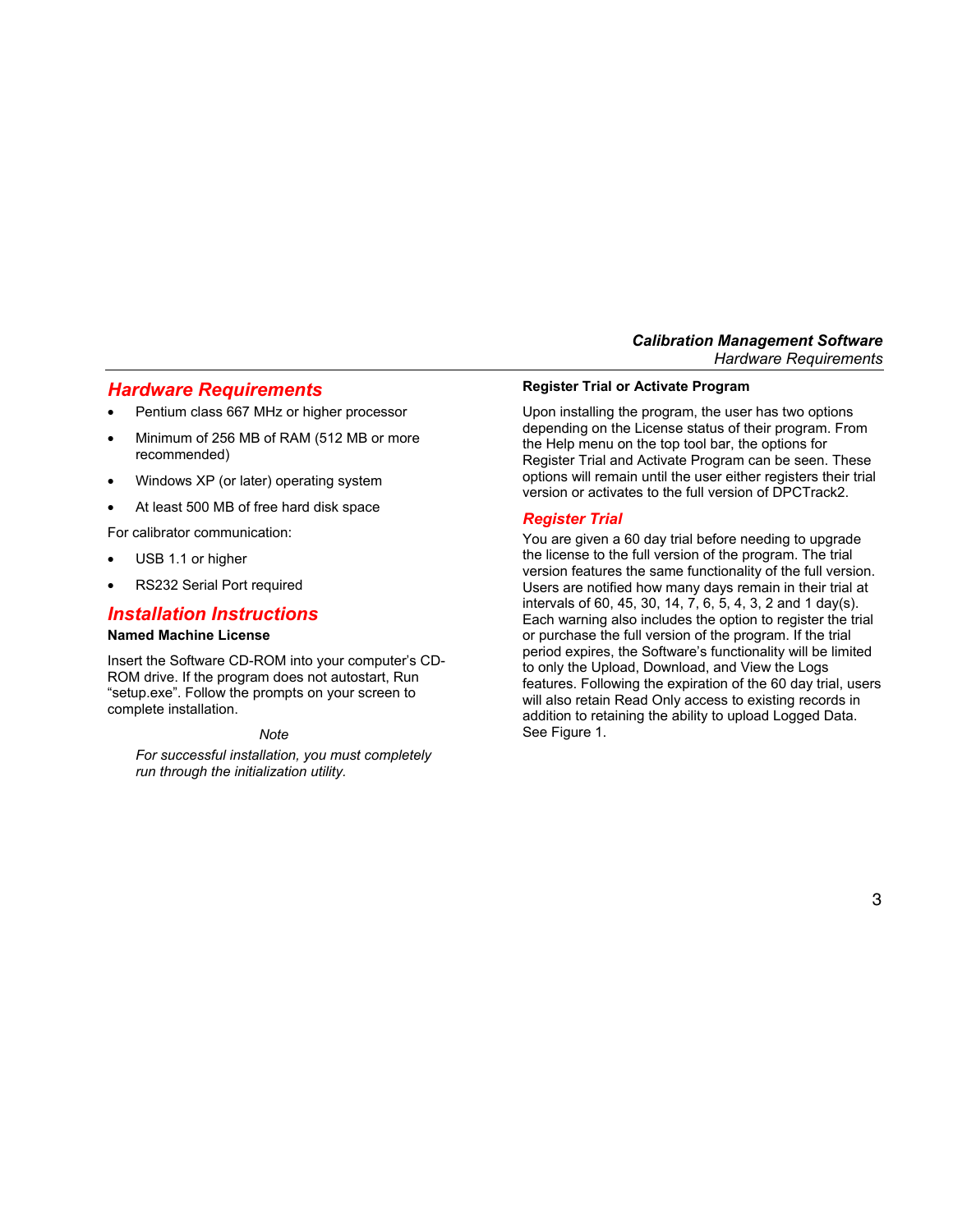| <b>DPCTrack 2.0 Licensing</b> |             |        |          |
|-------------------------------|-------------|--------|----------|
| <b>Company Name</b>           |             | FLUKE. |          |
| <b>First Name</b>             |             |        |          |
| <b>Last Name</b>              |             |        |          |
| <b>Contact Email</b>          |             |        |          |
| <b>Contact Phone</b>          |             |        |          |
|                               |             |        |          |
|                               |             |        |          |
|                               | <b>Back</b> | Submit | X Cancel |

**Figure 1.** 

You will be able to activate a full License after obtaining a Proof of Purchase Number (POP#). POP#s are provided within the original packaging that contains the program disks, or after a customer selects to "Activate Program" in the Trial version of the Software. Activation is similar to Registration, but involves additional user information used to identify the machine using the Software License. See Figure 2.



**Figure 2.**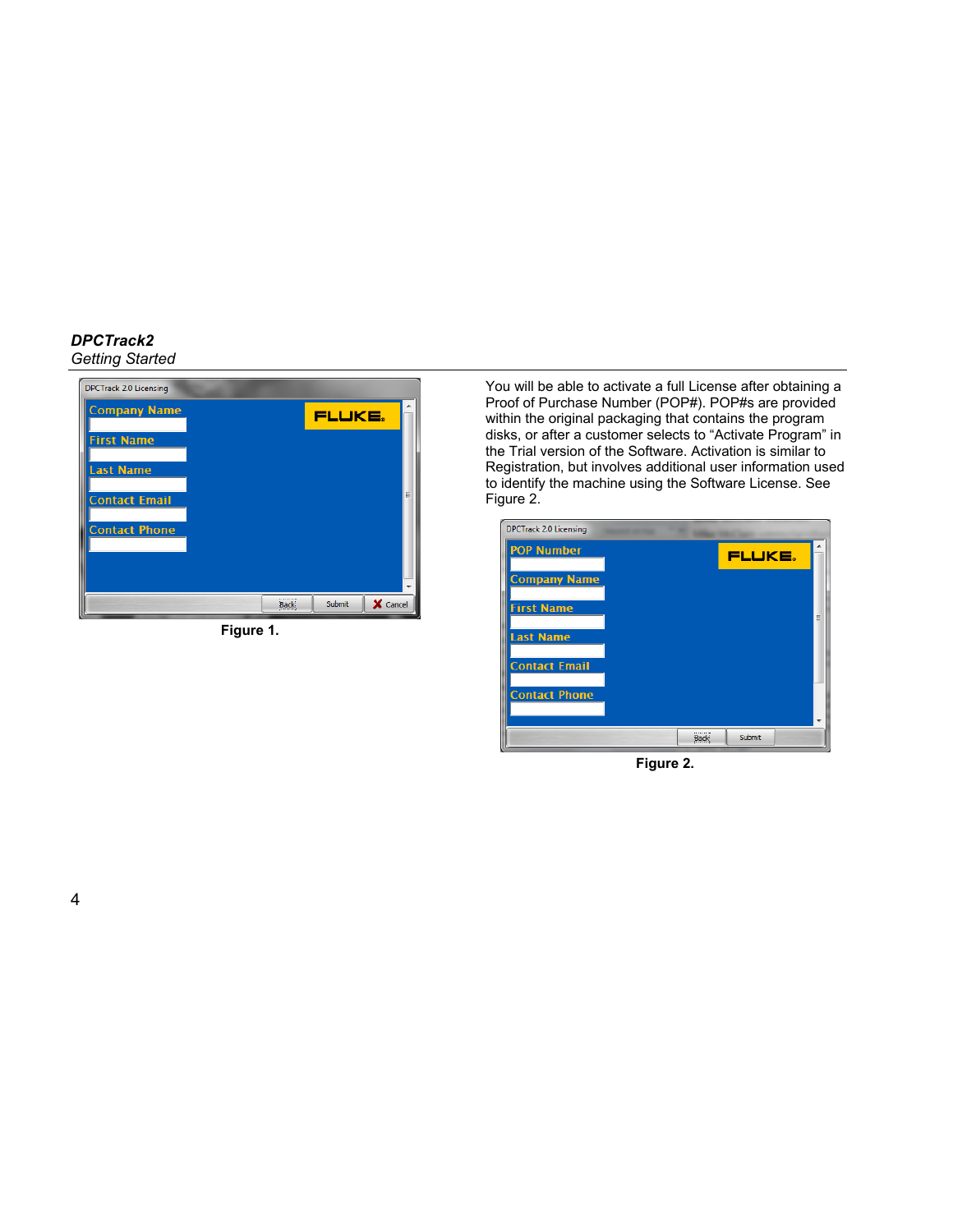## <span id="page-8-0"></span>*Removal Instructions*

The Software can be safely removed from your PC by following a few simple steps. Navigate to your system's *Control Panel,* and select *Add or Remove Programs* (for Windows XP users), or the *Programs and Features* (for Windows 7 users). Select *Fluke DPCTrack2* from the list, and select *Uninstall Program*.

## *Software Updates*

After Software installation and launch, go to the help menu and check for updates. The program will tell you what to do if it finds that updates are necessary.

## *A Brief Tour*

## *Logging In*

To quickly and securely login to the Software, click the Fluke DPCTrack2 icon in your *Start* menu. When the *login* screen appears, enter your secure username and password (default: admin/admin for new users). Upon entering the correct information, the user is brought to the program's Home Screen.

#### *Note*

*DPC/TRACK users see Section 20 of the User Manual for instructions to import data from DPC/TRACK.*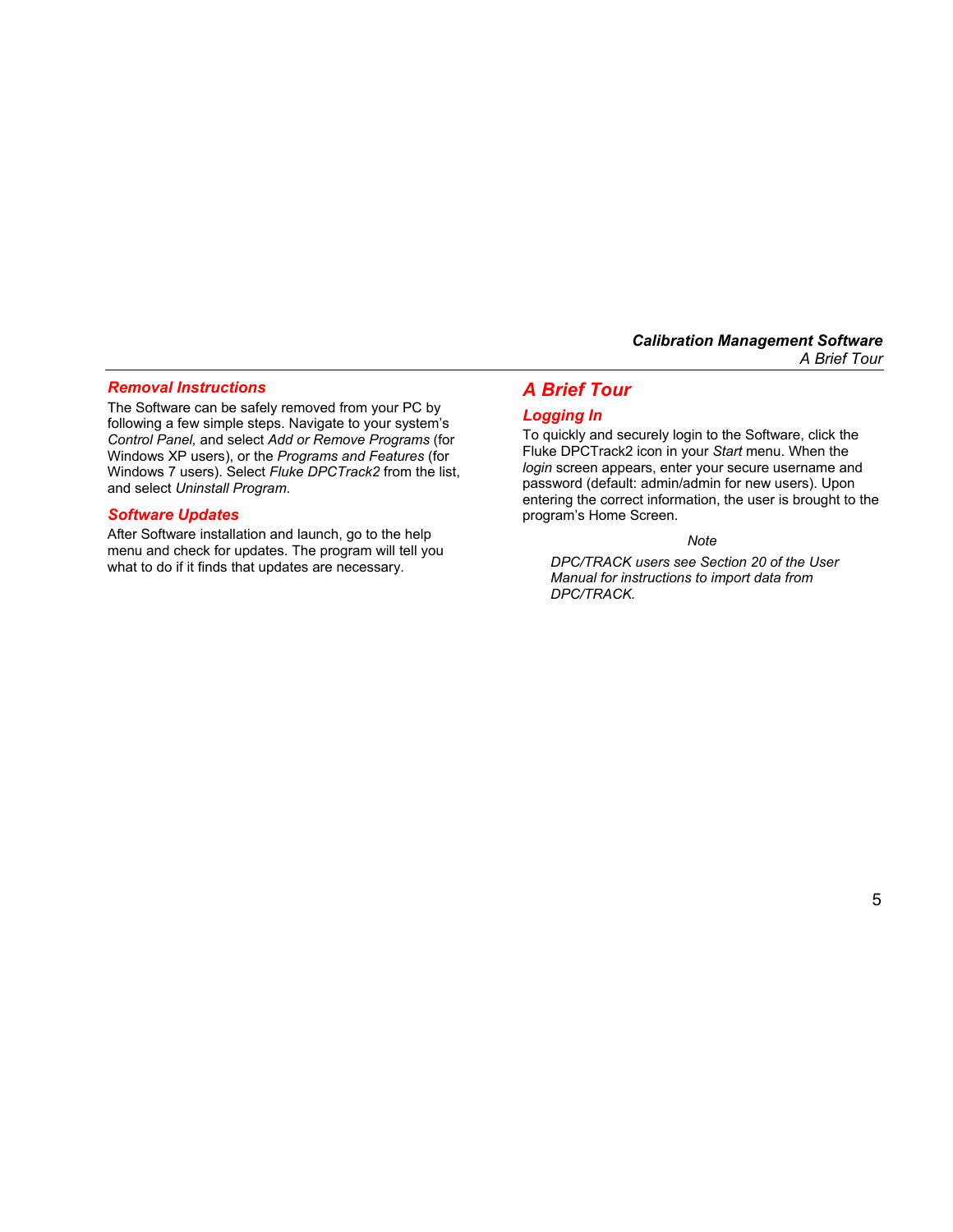### <span id="page-9-0"></span>*Navigating the Home Screen*

From this screen, users are able to quickly and easily navigate throughout the system to set up, perform, and fulfill required tasks. For more information, see Chapter 3, Getting Started of the User Manual see-Section 3.7 Common Usage Scenario. See Figure 3.



 **Figure 3.**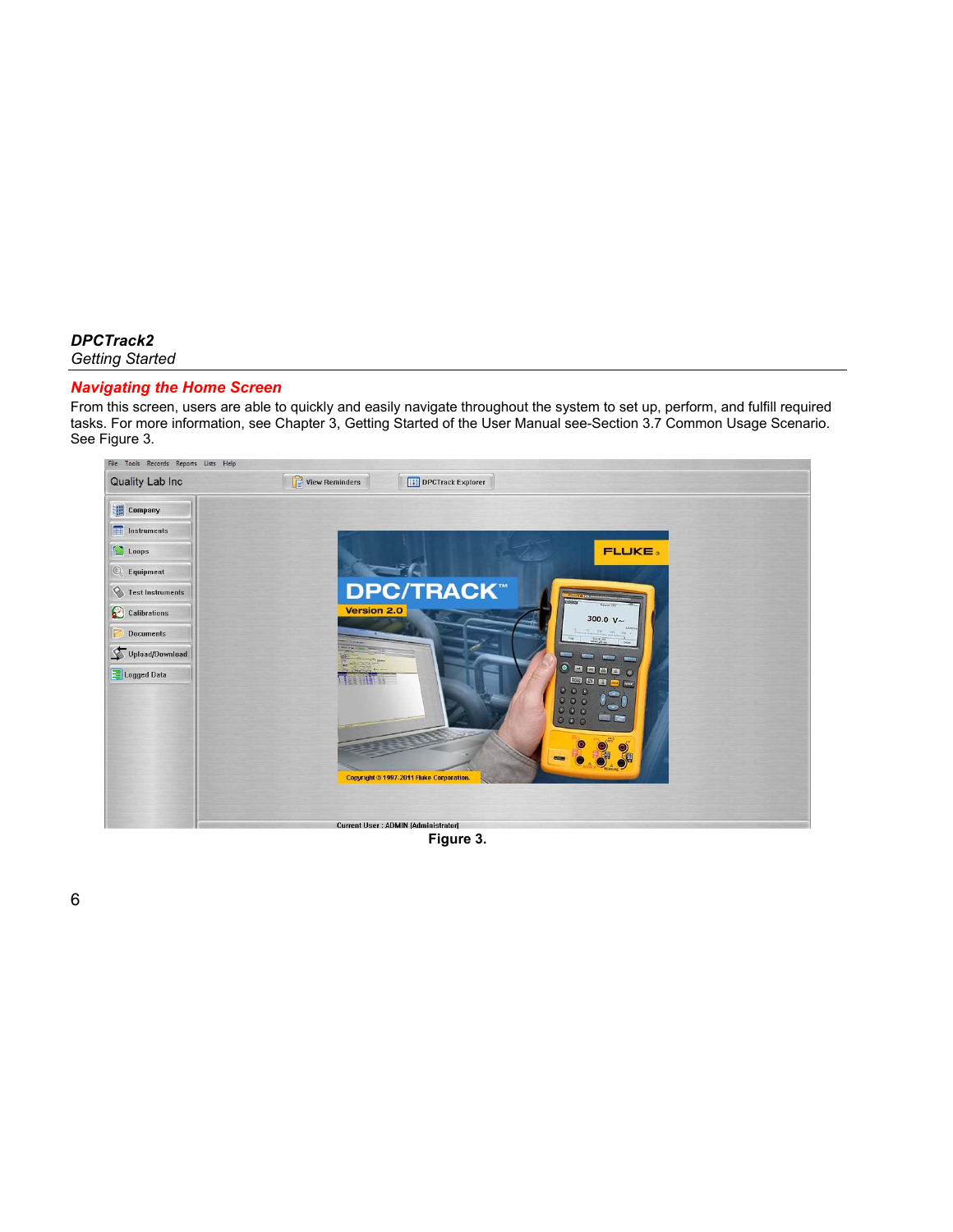A simple and efficient interface allows you to use the most high-powered functionality in the industry.

From the Software's Home Screen, observe the programs main toolbar on the left side of the screen. The Company, Instruments, Loops, Equipment, Test Instruments, Calibrations, Documents, Upload/Download, and Logged Data buttons are visible.

**Company-** This button opens the *Company* screen. From here, you can modify the record for the Company. The company's general information, addresses, system options, and default reports are stored in this screen.

#### *Note*

#### *See Chapter 9 of the User Manual for more information about the Company screen.*

**Instruments-** This button opens the *Instruments* screen. Enter, update, and manage instrument records with this screen. You can enter general information describing the instrument (Manufacturer, Model Number, Serial Number, Status, etc.) as well as set the instrument's default calibration frequency,

This screen is also where you can define the instrument's unique calibration points and additional information (location, warranty information, responsible technician and vendors, etc.)

#### *Note*

*See Chapter 15 of the User Manual for more information about the Instruments screen.* 

**Loops-** This button opens the *Master Loop Record*  screen. Loops are used to manage a set of instruments that function together in a set process. Loops are used to manage the calibration of related instruments as one group, using one frequency. This allows for easier management of multiple instruments by performing a single calibration to satisfy the requirements of all instruments associated with the Loop.

The *Loops* screen functions similarly to the *Instruments* screen, and contains most of the same features and fields.

#### *Note*

#### *See Chapter 16 of the User Manual for more information about the Loops screen.*

**Equipment-** This button opens the *Equipment Record*  screen. *Equipment* items are those that the user desires to include in the Software's database, but are not calibrated items (example: a control panel). Equipment records may contain Instrument and Loop records associated with the Equipment item (example: components composing the control panel).

The *Equipment* screen contains information similar to that found in the *Instruments* and *Loops* screens, but does not contain a *Frequency* or the *Calibration Points* tab. In addition, the *Instruments/Loops* tab is found, where users may view the Equipment Record's associated items.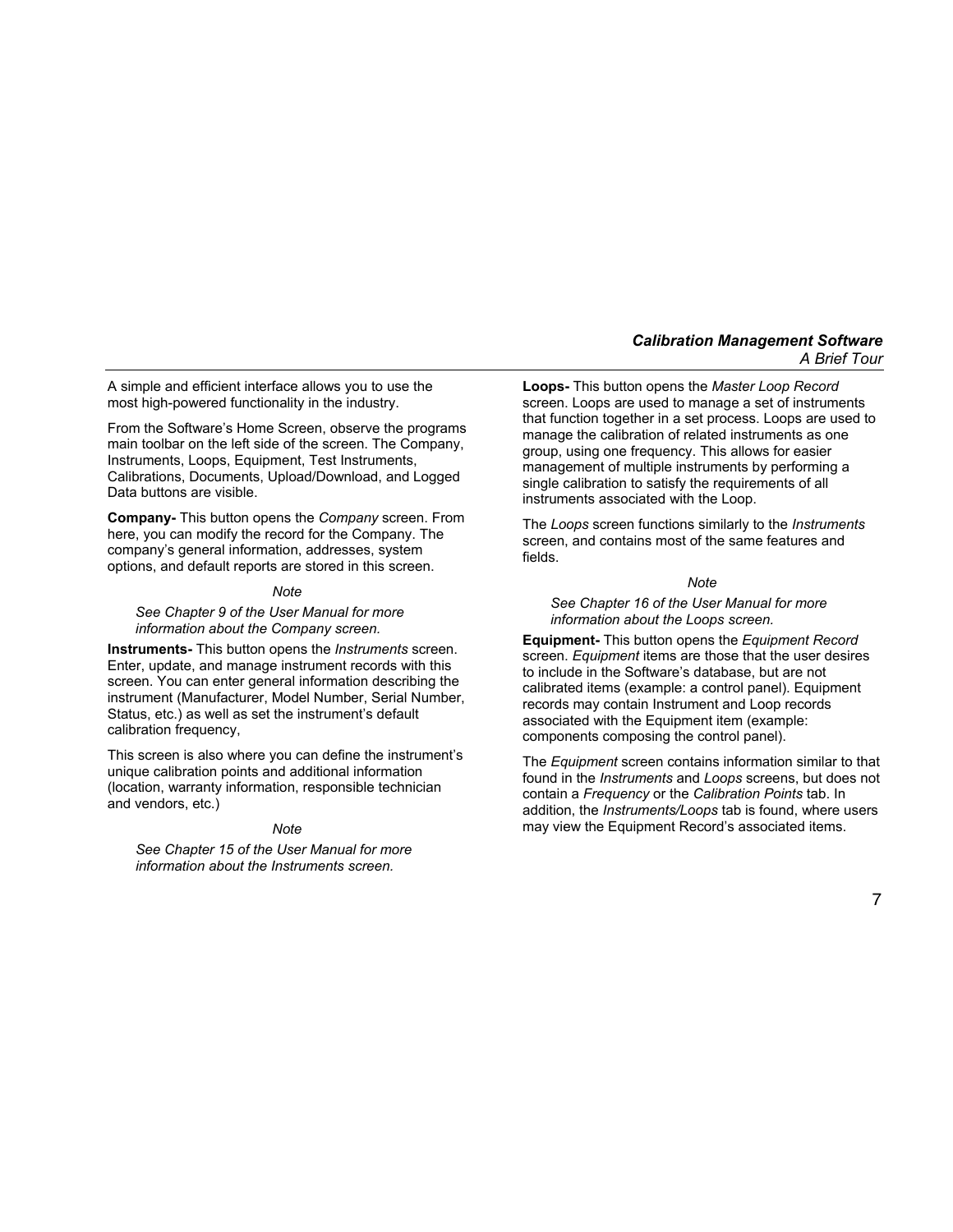*Note* 

*See Chapter 14 of the User Manual for more information about the Equipment screen.* 

**Test Instruments-** This button opens the *Test Instrument Record* screen. *Test Instrument* items that perform calibration events (example: Fluke 754 Documenting Process Calibrator). The screen appears similarly to the *Instrument* screen, but contains an additional section, *Use This Test Instrument When Calibrating the Following Instrument Types,* which allows the user to set the appropriate instrument types calibrated by the selected Test Instrument.

#### *Note*

*See Chapter 17 of the User Manual for more information about the Test Instruments screen.* 

**Calibrations-** This button opens the *Calibration* screen. From this screen, create and manage records of calibration events for Instruments, Loops, and Test Instruments. The record is composed of general information describing the item being calibrated, the calibration's test results, test instruments used, SOPs, and other information.

#### *Note*

#### *See Chapter 19 of the User Manual for more information about the Calibration screen.*

**Documents-** This button opens the *Document Records*  screen. From here, create records and link to files for many document types, including SOPs, User Manual

documents, instructions, and forms. The record contains detailed information describing the Document, space for appropriate signatures, and procedures.

#### *Note*

*See Chapter 13 of the User Manual for more information about the Document Record screen.* 

**Upload/Download-** This button opens the *Upload/Download* screen. From this screen set, manage, and execute communication between the Software and its supported Fluke Calibrators. The screen contains three tabs, *Download, Upload,* and *Options:*

- 1. Use the *Download* tab to selectively download item information from the Software to the connected Fluke device.
- 2. Use the *Upload* tab to upload executed calibration results and information directly to the Software's database.
- 3. Use the *Options* tab to set and modify the program's default settings to personalize preferences and related functions.

#### *Note*

*See Chapter 18 of the User Manual for more information about the Upload/Download screen.*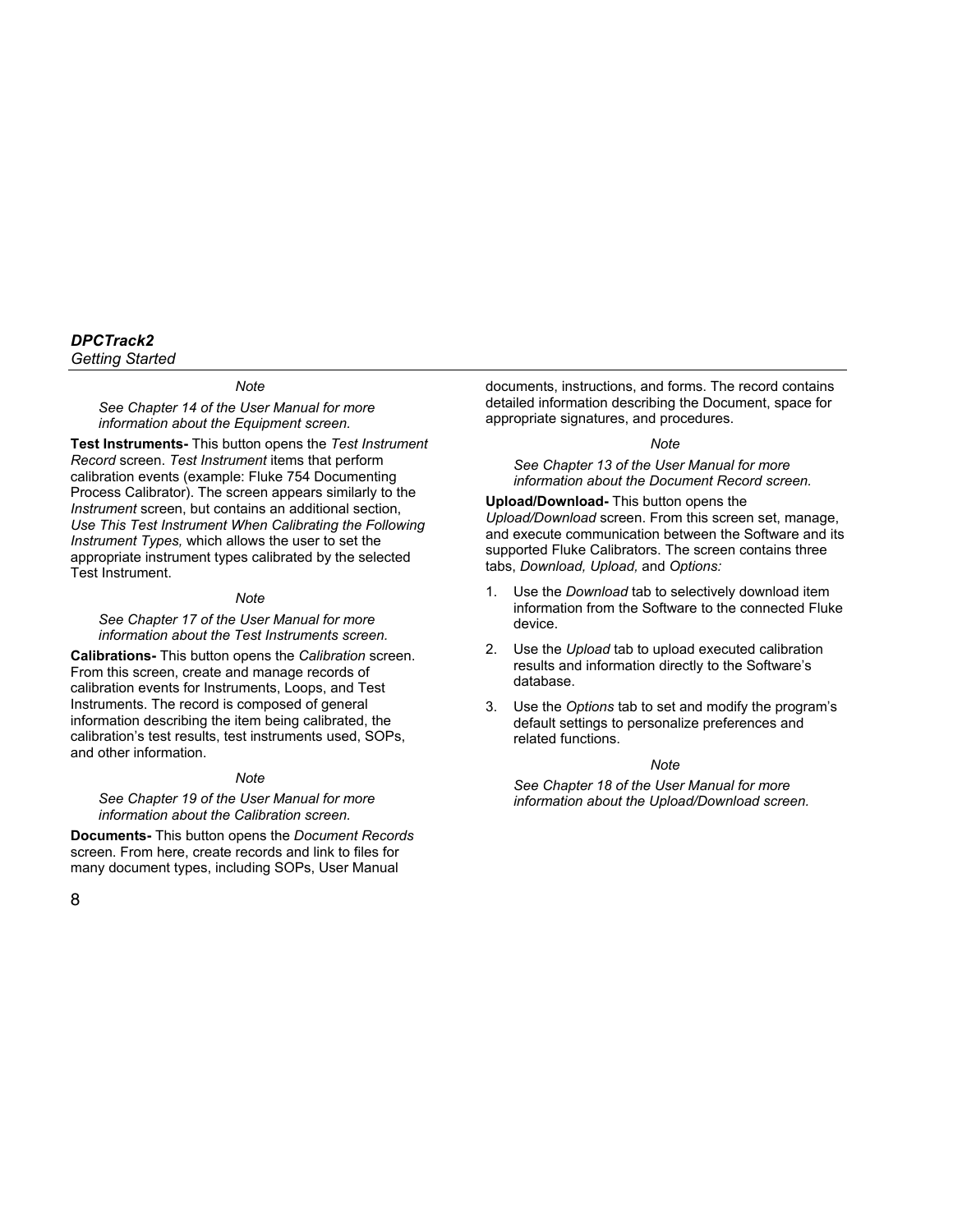<span id="page-12-0"></span>**Logged Data-** This button opens the *Logged Data*  screen. This screen is used to upload and manage Logged Data from the Fluke device to DPCTrack2. Logged data is recorded and examined non-calibration data.

#### *Note*

*See Chapter 24 of the User Manual for more information about the Logged Data screen.* 

## *Uploading and Downloading*

The *Upload/Download* screen facilitates communication between the application's database and the Fluke Calibrator. The Software can manage all instrument calibration needs. Connect a Fluke Calibrator to a computer and easily transfer downloaded tasks and upload calibration results and logged data to a computer workstation.

If DPCTrack2 is unable to communicate with your 743b, 744, 753, or 754 Calibrator, check to make sure that the USB/RS232 Serial Port is connected to the designated port.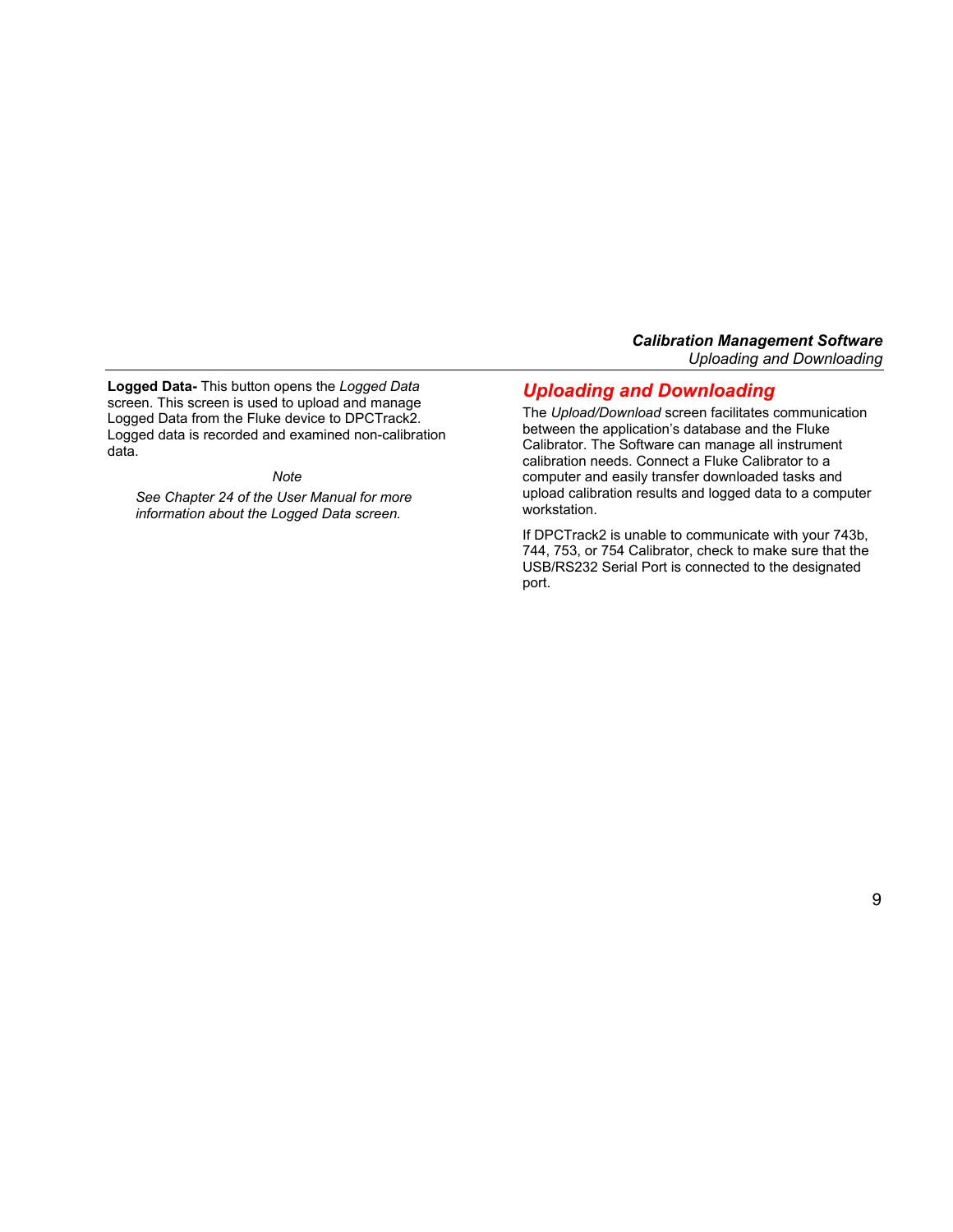## <span id="page-13-0"></span>*Download Tab*

Use the *Download* tab, download item information directly into a Fluke calibrator. This information includes item details and calibration information stored in the item's master record. To initiate a download from the

*Upload/Download* screen, select the desired item(s) from the list, confirm the appropriate port is selected, and click the *Initiate Download* button in the bottom right corner. See Figure 4.



**Figure 4.**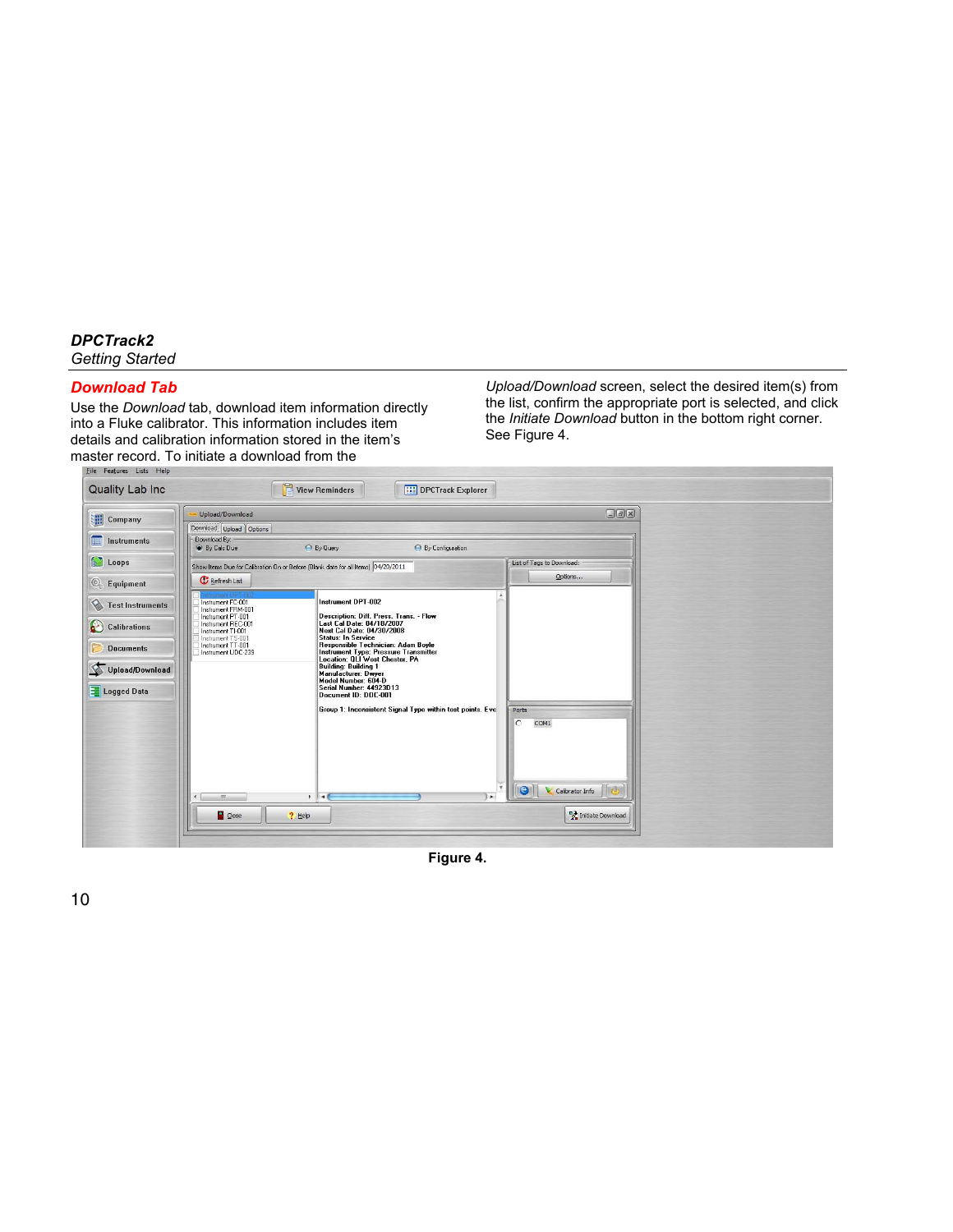## <span id="page-14-0"></span>*Upload Tab*

Use the *Upload* tab, to import calibration results stored in the Fluke calibrator directly into the DPCTrack2's database.

To initiate an upload, select the desired settings in the left section of the screen, the appropriate *Port* from the right section of the screen, and click the *Initiate Upload* button in the bottom right corner. See Figure 5.

| Upload/Download                                                                                                                                             | $E =$                        |
|-------------------------------------------------------------------------------------------------------------------------------------------------------------|------------------------------|
| Download Upload Options                                                                                                                                     |                              |
| Assign Technician to Calibrations<br>Who Calibrated                                                                                                         | - Ports                      |
| ۰<br>< Leave Blank >                                                                                                                                        | C<br>COM1                    |
| Options<br>Assign Technician to All Uploaded Calibrations (Ignore Uploaded ID)                                                                              |                              |
| Assign Technician to Calibrations with Unassigned or Unknown Technicians<br>O Use Technician ID as Uploaded from Device on All Calibrations (If Name Found) |                              |
|                                                                                                                                                             |                              |
| Calibration Type for Uploaded Calibrations<br>$\bullet$                                                                                                     |                              |
| Default Test Instrument Warning Options -<br>- Not Found -                                                                                                  |                              |
| <b>O</b> Ignore Warning<br>Add a Note                                                                                                                       |                              |
| Out Of Calibration<br>Add a Note<br>ignore Warning                                                                                                          |                              |
| <b>Inactive Status</b><br>Add a Note<br><b>O</b> Ignore Warning                                                                                             |                              |
| Not Approved<br>Add a Note<br><b>O</b> Ignore Warning                                                                                                       |                              |
|                                                                                                                                                             | $\bullet$<br>Calibrator Info |
| Close<br>$?$ Help                                                                                                                                           | Initiate Upload              |

**Figure 5.**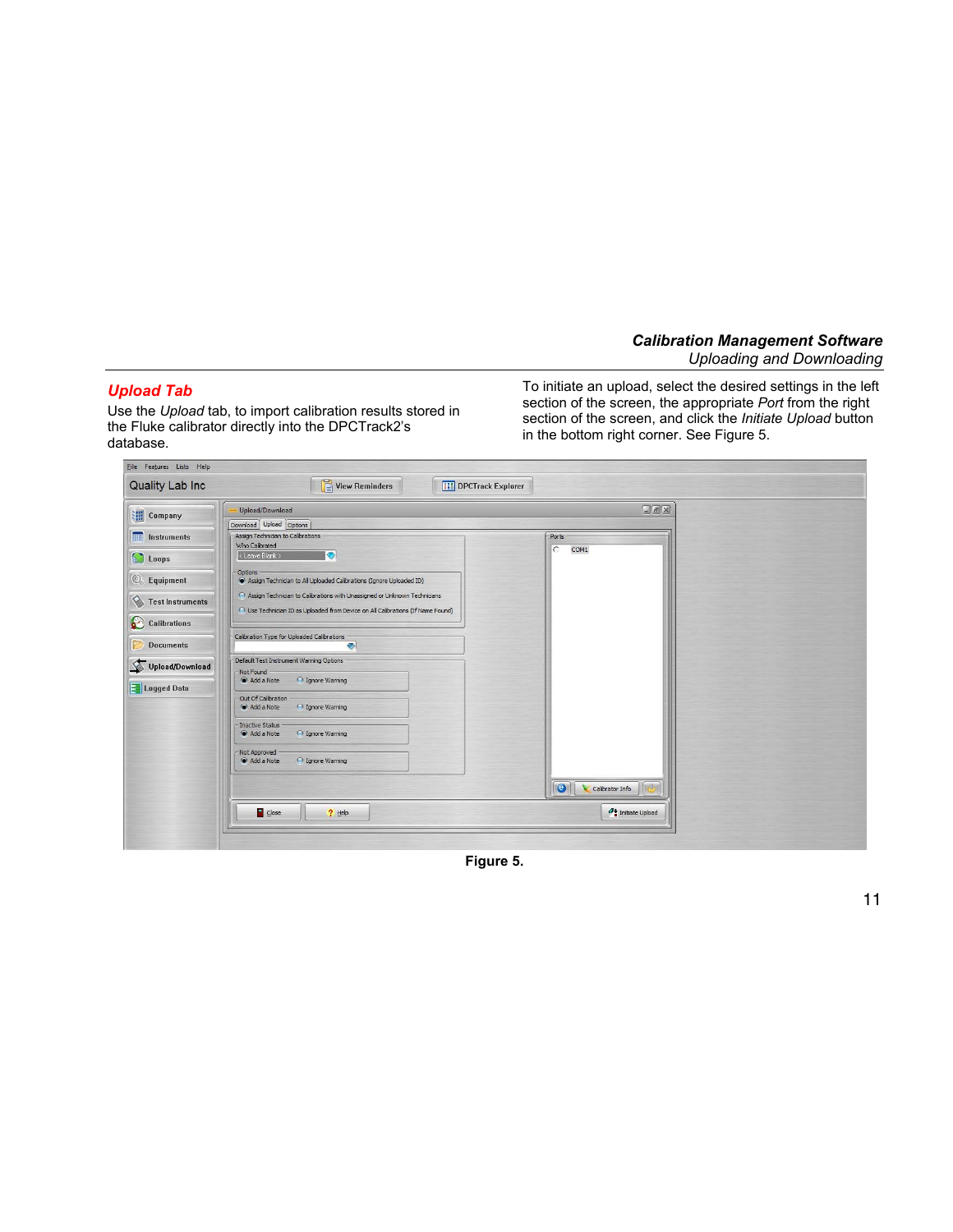## <span id="page-15-0"></span>*Options Tab*

Use the *Options* tab, to personalize the default settings for how Uploads and Downloads are performed.

The screen contains two tabs, one for both the *Upload*  and *Download* functions. See Figure 6.

| DPCTrack 2.0 : WallTrack                          |                                                                                                                                                                                                                                                       | $ x$                                 |
|---------------------------------------------------|-------------------------------------------------------------------------------------------------------------------------------------------------------------------------------------------------------------------------------------------------------|--------------------------------------|
| Eile Features Lists Help<br><b>Fluke Customer</b> | $V$ iew Reminders<br><b>THE DPCTrack Explorer</b>                                                                                                                                                                                                     |                                      |
|                                                   |                                                                                                                                                                                                                                                       |                                      |
| Company                                           | $G$ a $x$<br>Upload/Download<br>Download   Upload   Options                                                                                                                                                                                           |                                      |
| <b>THE Instruments</b>                            | Download Options   Upload Options                                                                                                                                                                                                                     |                                      |
| Loops                                             | Download<br>Default User Entered Value Setting<br>Default Loop Power<br>$\bullet$<br>External (Off)<br>Input (Source) Values<br>Output (Measure) Values                                                                                               |                                      |
| $\odot$<br>Equipment                              | Default Setup Message Content                                                                                                                                                                                                                         |                                      |
| Test Instruments                                  | $\bullet$                                                                                                                                                                                                                                             |                                      |
| Calibrations                                      | Default Wrapup Message Content                                                                                                                                                                                                                        |                                      |
| <b>Documents</b>                                  | $\left  \cdot \right $<br>None                                                                                                                                                                                                                        |                                      |
| Upload/Download                                   |                                                                                                                                                                                                                                                       |                                      |
| Logged Data                                       | Default Temperature Standard<br>$\bullet$<br>Use Calibrator Default                                                                                                                                                                                   |                                      |
|                                                   |                                                                                                                                                                                                                                                       |                                      |
|                                                   | <b>Fluke Options</b><br>Show Prompt on Device for:<br>Show Prompt<br>50% Memory for Results<br>Calibration Type<br>Preserve<br><b>C</b> Before Test<br>$\sqrt{ }$ Certificate #<br>After Test<br>√ Humidity<br>V Man Hours<br>Reason for Failure<br>¥ |                                      |
|                                                   | Save as Default<br><b>C</b> Reset                                                                                                                                                                                                                     |                                      |
|                                                   | ProCal<br>V5<br>W,<br><b>FLUKE</b>                                                                                                                                                                                                                    | 4:44 PM<br><b>AP管句板</b><br>5/10/2011 |

**Figure 6.**